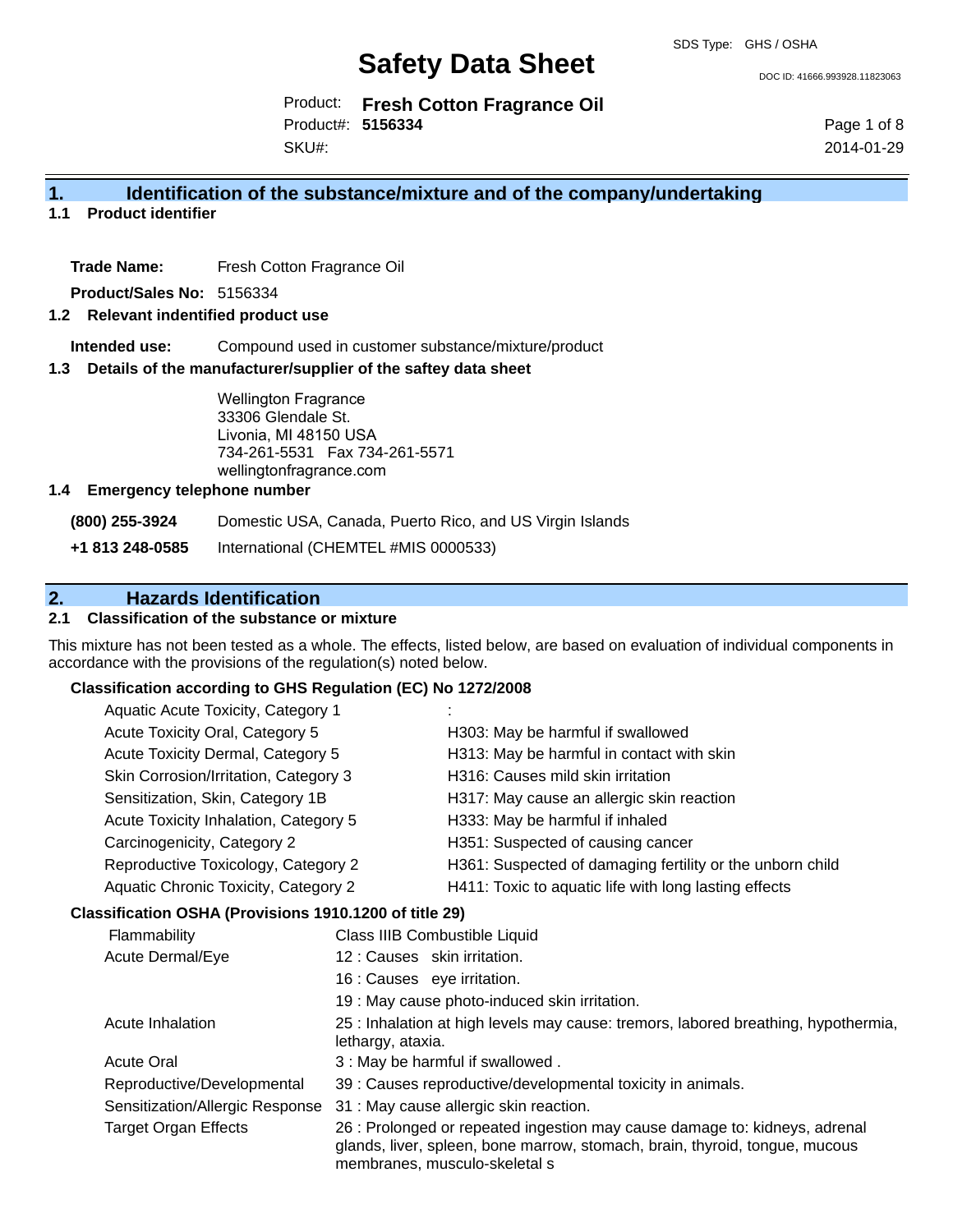DOC ID: 41666.993928.11823063

Product: **Fresh Cotton Fragrance Oil**

Product#: **5156334** SKU#:

Page 2 of 8 2014-01-29

28 : Prolonged or repeated Dermal Exposure may cause damage to: kidneys, liver, bone marrow, skin, testes Carcinogenicity This mixture contains ingredients identified as carcinogens, at 0.1% or greater,

by the following:None [X] ACGIH [ ] IARC [ ] NTP [ ] OSHA [ ]

## **2.2 Label elements**

**Labelling (REGULATION (EC) No 1272/2008)**

### **Hazard pictograms**





# **Signal Word: Warning Hazard statments**

| H303             | May be harmful if swallowed                         |
|------------------|-----------------------------------------------------|
| H313             | May be harmful in contact with skin                 |
| H316             | Causes mild skin irritation                         |
| H317             | May cause an allergic skin reaction                 |
| H333             | May be harmful if inhaled                           |
| H <sub>351</sub> | Suspected of causing cancer                         |
| H361             | Suspected of damaging fertility or the unborn child |
| H411             | Toxic to aquatic life with long lasting effects     |

### **Precautionary Statements**

# **Prevention:**

| P <sub>201</sub> | Obtain special instructions before use                                   |
|------------------|--------------------------------------------------------------------------|
| P <sub>202</sub> | Do not handle until all safety precautions have been read and understood |
| P <sub>272</sub> | Contaminated work clothing should not be allowed out of the workplace    |
| P <sub>273</sub> | Avoid release to the environment                                         |
| P <sub>281</sub> | Use personal protective equipment as required                            |
|                  |                                                                          |

#### **Response:**

| P302 + P352                        | IF ON SKIN: Wash with soap and water                                    |
|------------------------------------|-------------------------------------------------------------------------|
| $P304 + P312$                      | IF INHALED: Call a POISON CENTER or doctor/physician if you feel unwell |
| $P308 + P313$                      | IF exposed or concerned: Get medical advice/attention                   |
| P312                               | Call a POISON CENTER or doctor/physician if you feel unwell             |
| P313                               | Get medical advice/attention                                            |
| $P333 + P313$                      | If skin irritation or a rash occurs: Get medical advice/attention       |
| P363                               | Wash contaminated clothing before reuse                                 |
| P391                               | <b>Collect Spillage</b>                                                 |
| الملابين والمستحل المتمرد والمنافذ |                                                                         |

# **2.3 Other Hazards**

**no data available**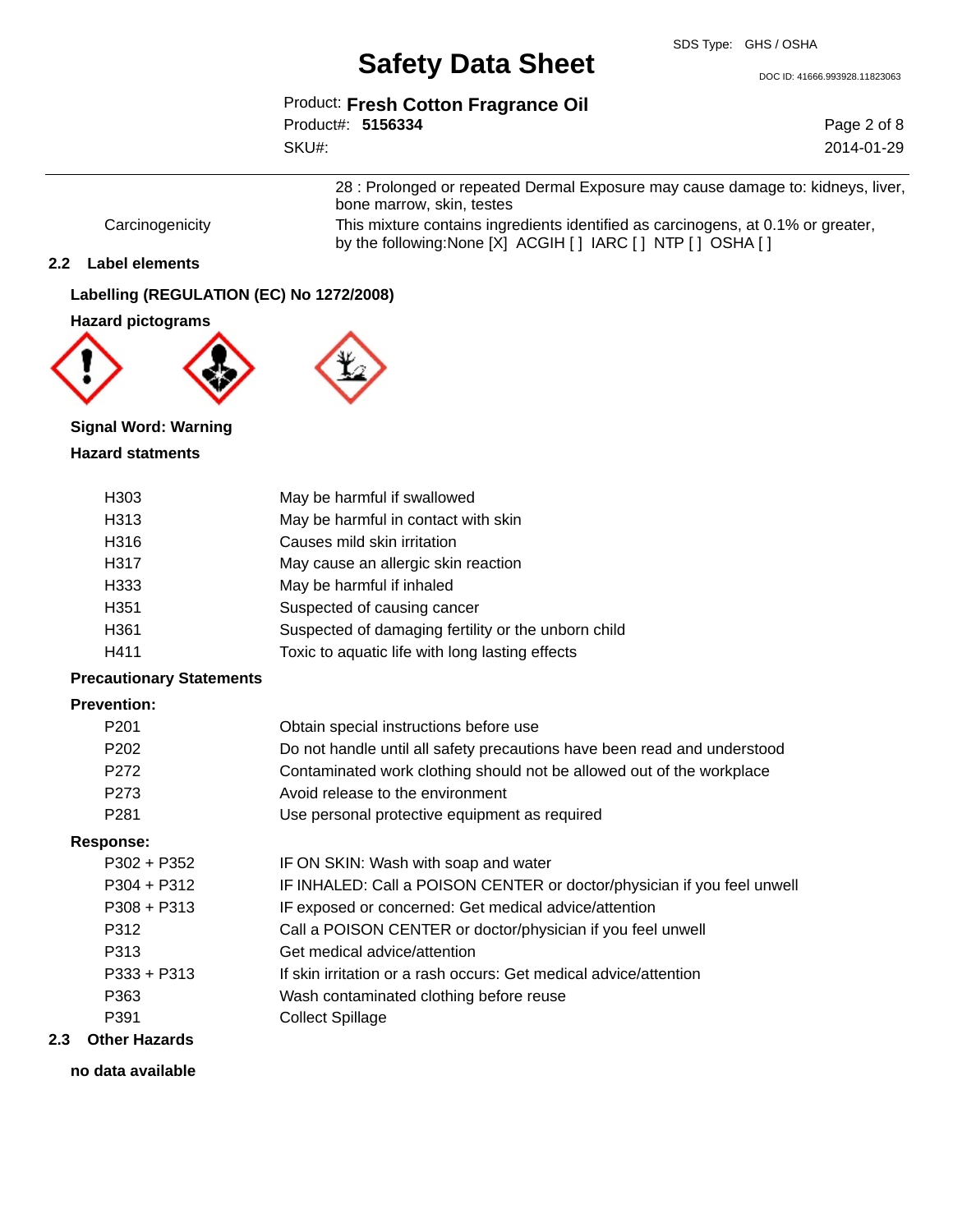Product: **Fresh Cotton Fragrance Oil** SKU#: Product#: **5156334**

Page 3 of 8

DOC ID: 41666.993928.11823063

2014-01-29

**3. Composition/Information on Ingredients**

## **3.1 Mixtures**

This product is a complex mixture of ingredients, which contains among others the following substance(s), presenting a health or environmental hazard within the meaning of the UN Globally Harmonized System of Classification and Labeling of Chemicals (GHS):

| CAS#<br>Ingredient     | EC#                                                      | Conc.<br>Range | <b>GHS Classification</b> | <b>OSHA Classification</b> |  |
|------------------------|----------------------------------------------------------|----------------|---------------------------|----------------------------|--|
| 120-51-4               | 204-402-9                                                | 10 - 20 %      | H302; H313; H411          | 28, 3                      |  |
| <b>Benzyl Benzoate</b> |                                                          |                |                           |                            |  |
| 2050-08-0              | 218-080-2                                                | 10 - 20 %      | H302; H316; H410          |                            |  |
| Amyl salicylate        |                                                          |                |                           |                            |  |
| 32210-23-4             | 250-954-9                                                | $5 - 10%$      | H303; H316; H317; H411    | 11, 15                     |  |
|                        | 4-tert-Butylcyclohexyl acetate                           |                |                           |                            |  |
| 140-11-4               | 205-399-7                                                | $5 - 10%$      | H227; H303; H316          | 15, 25, 26, 31, 39         |  |
| Benzyl acetate         |                                                          |                |                           |                            |  |
| 101-86-0               | 202-983-3                                                | $5 - 10%$      | H303; H316; H317; H411    | 11, 15                     |  |
| Hexyl cinnamal         |                                                          |                |                           |                            |  |
| $127 - 51 - 5$         | 204-846-3                                                | $2 - 5%$       | H315; H317; H320; H411    | 11, 15, 19, 26, 28, 31     |  |
| a-Isomethyl ionone     |                                                          |                |                           |                            |  |
| 54830-99-8             | 259-367-2                                                | $2 - 5%$       | H303; H316; H412          |                            |  |
|                        | Acetoxydihydrodicyclopentadiene                          |                |                           |                            |  |
| 80-54-6                | 201-289-8                                                | $2 - 5%$       | H302; H315; H361; H411    | 11, 15, 26, 28, 3, 31, 39  |  |
|                        | <b>Butylphenyl Methylpropional</b>                       |                |                           |                            |  |
| 68912-13-0             | 272-805-7                                                | $2 - 5%$       | H316; H411                | 11, 15                     |  |
|                        | Hexahydro-methanoindenyl Propionate                      |                |                           |                            |  |
| $81 - 14 - 1$          | 201-328-9                                                | $2 - 5%$       | H316; H351; H410          | 11, 15                     |  |
| Musk ketone            |                                                          |                |                           |                            |  |
| $60 - 12 - 8$          | 200-456-2                                                | $1 - 2%$       | H302; H313; H316; H319    | 11, 15, 3                  |  |
| phenethyl alcohol      |                                                          |                |                           |                            |  |
| $123 - 11 - 5$         | 204-602-6                                                | $1 - 2%$       | H303; H316                | 11, 15                     |  |
| Anisaldehyde           |                                                          |                |                           |                            |  |
| 78-70-6                | 201-134-4                                                | $1 - 2%$       | H227; H303; H315; H319    | 12, 26                     |  |
| Linalool               |                                                          |                |                           |                            |  |
| 128-37-0               | 204-881-4                                                | $1 - 2%$       | H316; H410                |                            |  |
|                        | <b>Butylated hydroxytoluene</b>                          |                |                           |                            |  |
| 32388-55-9             | 251-020-3                                                | $1 - 2%$       | H316; H317; H410          | 16, 19                     |  |
| Acetyl cedrene         |                                                          |                |                           |                            |  |
| 18479-58-8             | 242-362-4                                                | $1 - 2%$       | H227; H303; H316; H319    | 11, 15                     |  |
|                        | 2,6-dimethyloct-7-en-2-ol                                |                |                           |                            |  |
|                        | See Section 16 for full text of GHS classification codes |                |                           |                            |  |

Total Hydrocarbon Content (%  $w/w = 0.00$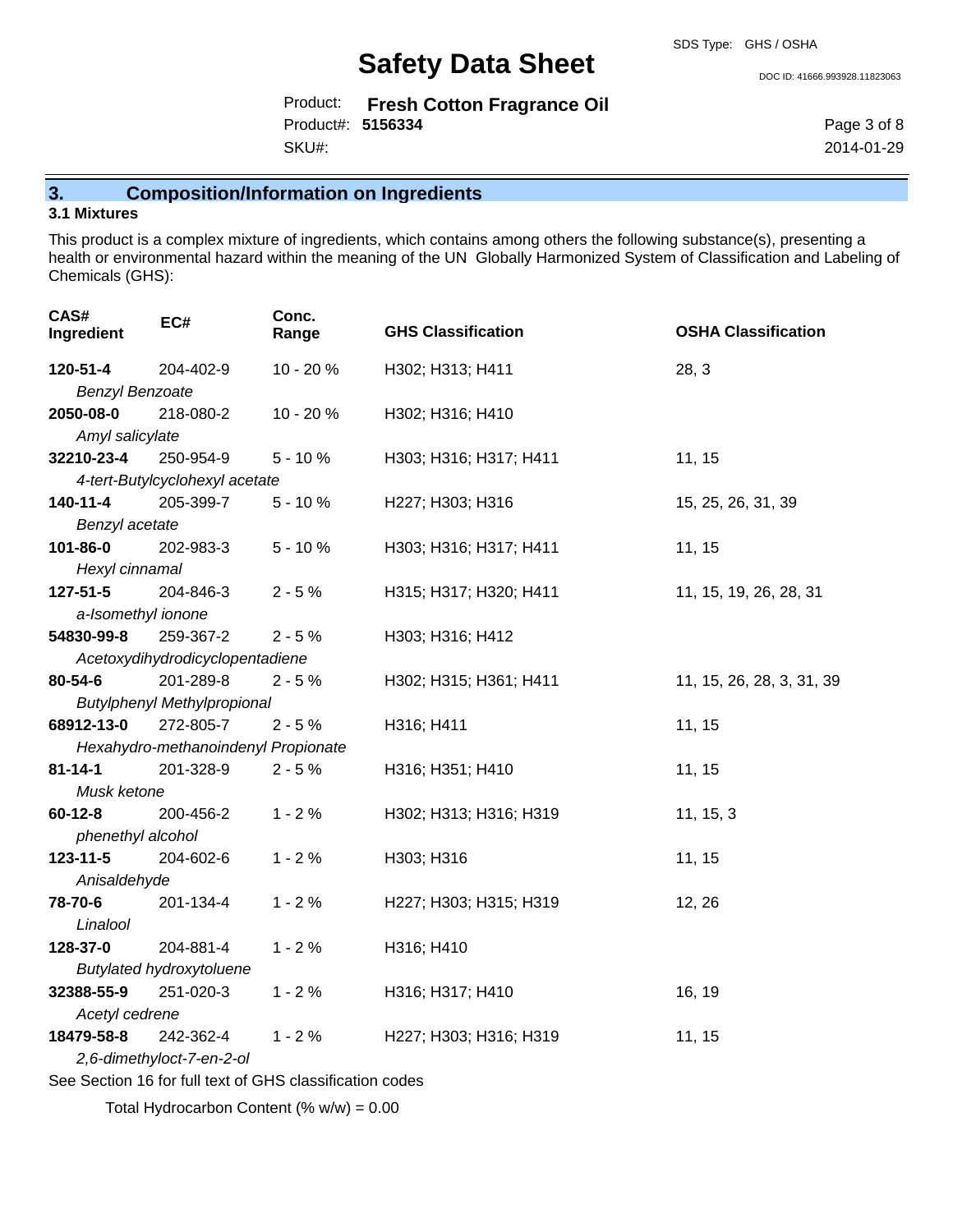DOC ID: 41666.993928.11823063

|                   | Product: Fresh Cotton Fragrance Oil |
|-------------------|-------------------------------------|
| Product#: 5156334 |                                     |
| SKU#:             |                                     |

Page 4 of 8 2014-01-29

| 4.                          | <b>First Aid Measures</b>                                                  |                                                                                                               |  |  |
|-----------------------------|----------------------------------------------------------------------------|---------------------------------------------------------------------------------------------------------------|--|--|
| 4.1                         | <b>Description of first aid measures</b>                                   |                                                                                                               |  |  |
|                             | Inhalation:                                                                | Remove from exposure site to fresh air and keep at rest.<br>Obtain medical advice.                            |  |  |
|                             | <b>Eye Exposure:</b>                                                       | Flush immediately with water for at least 15 minutes.<br>Contact physician if symptoms persist.               |  |  |
|                             | <b>Skin Exposure:</b>                                                      | Remove contaminated clothes. Wash thoroughly with water (and soap).<br>Contact physician if symptoms persist. |  |  |
|                             | Ingestion:                                                                 | Rinse mouth with water and obtain medical advice.                                                             |  |  |
| 4.2                         | Most important symptoms and effects, both acute and delayed                |                                                                                                               |  |  |
|                             | Symptoms:                                                                  | no data available                                                                                             |  |  |
| <b>Risks:</b>               |                                                                            | Refer to Section 2.2 "Hazard Statements"                                                                      |  |  |
| 4.3                         | Indication of any immediate medical attention and special treatment needed |                                                                                                               |  |  |
|                             | Treatment:                                                                 | Refer to Section 2.2 "Response"                                                                               |  |  |
| 5.                          | <b>Fire-Fighting measures</b>                                              |                                                                                                               |  |  |
| 5.1                         | <b>Extinguishing media</b>                                                 |                                                                                                               |  |  |
|                             | Suitable:                                                                  | Carbon dioxide (CO2), Dry chemical, Foam                                                                      |  |  |
|                             | <b>Unsuitable</b>                                                          | Do not use a direct water jet on burning material                                                             |  |  |
| 5.2                         | Special hazards arising from the substance or mixture                      |                                                                                                               |  |  |
| 5.3                         | <b>During fire fighting:</b><br><b>Advice for firefighters</b>             | Water may be ineffective                                                                                      |  |  |
| <b>Further information:</b> |                                                                            |                                                                                                               |  |  |

# **6. Accidental Release Measures**

### **6.1 Personal precautions, protective equipment and emergency procedures**

Avoid inhalation and contact with skin and eyes. A self-contained breathing apparatus is recommended in case of a major spill.

#### **6.2 Environmental precautions**

Keep away from drains, soil, and surface and groundwater.

## **6.3 Methods and materials for containment and cleaning up**

Clean up spillage promptly. Remove ignition sources. Provide adequate ventilation. Avoid excessive inhalation of vapors. Gross spillages should be contained by use of sand or inert powder and disposed of according to the local regulations.

## **6.4 Reference to other sections**

Not Applicable

# **7. Handling and Storage**

## **7.1 Precautions for safe handling**

Apply according to good manufacturing and industrial hygiene practices with proper ventilation. Do not drink, eat or smoke while handling. Respect good personal hygiene.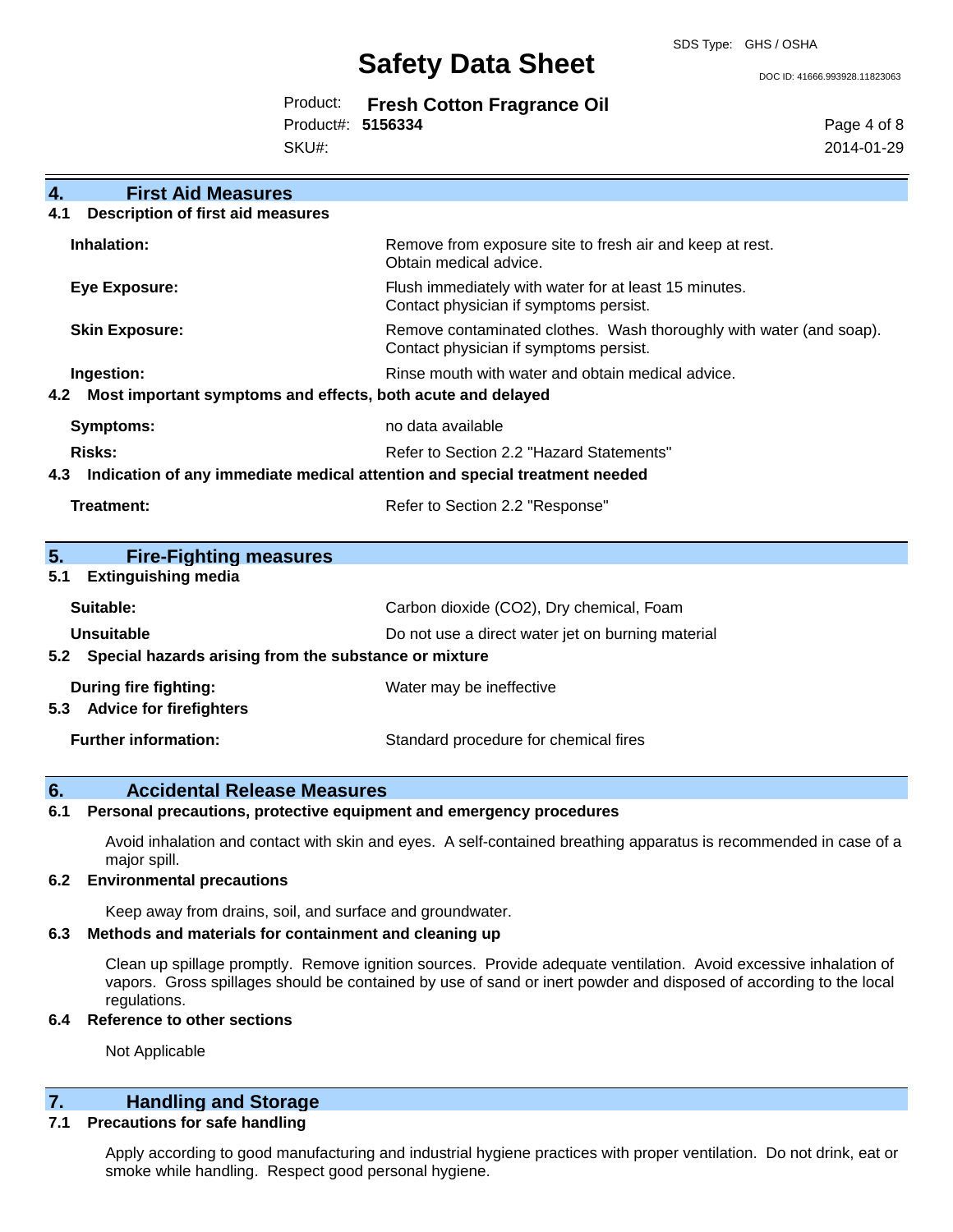DOC ID: 41666.993928.11823063

|                   | Product: Fresh Cotton Fragrance Oil |
|-------------------|-------------------------------------|
| Product#: 5156334 |                                     |
| SKU#:             |                                     |

Page 5 of 8 2014-01-29

## **7.2 Conditions for safe storage, including any incompatibilities**

Store in a cool, dry and ventilated area away from heat sources and protected from light in tightly closed original container. Avoid plastic and uncoated metal container. Keep air contact to a minimum.

# **7.3 Specific end uses**

No information available

# **8. Exposure Controls/Personal Protection**

# **8.1 Control parameters**

| <b>Exposure Limits:</b>        |                |                                                                                                                                          |                         |       |             |                                          |
|--------------------------------|----------------|------------------------------------------------------------------------------------------------------------------------------------------|-------------------------|-------|-------------|------------------------------------------|
| Component                      |                |                                                                                                                                          | <b>ACGIH</b><br>TWA ppm | ACGIH | <b>OSHA</b> | <b>OSHA</b><br>STEL ppm TWA ppm STEL ppm |
| 140-11-4                       | Benzyl acetate |                                                                                                                                          | 10                      |       |             |                                          |
| 128-37-0                       |                | <b>Butylated hydroxytoluene</b>                                                                                                          | 2                       |       |             |                                          |
| <b>Engineering Controls:</b>   |                | Use local exhaust as needed.<br>8.2 Exposure controls - Personal protective equipment                                                    |                         |       |             |                                          |
| Eye protection:                |                | Tightly sealed goggles, face shield, or safety glasses with brow guards and side shields, etc.<br>as may be appropriate for the exposure |                         |       |             |                                          |
| <b>Respiratory protection:</b> |                | Avoid excessive inhalation of concentrated vapors. Apply local ventilation where appropriate.                                            |                         |       |             |                                          |
| <b>Skin protection:</b>        |                | Avoid Skin contact. Use chemically resistant gloves as needed.                                                                           |                         |       |             |                                          |

# **9. Physical and Chemical Properties**

#### **9.1 Information on basic physical and chemical properties**

| Appearance:                  | <b>Conforms to Standard</b> |
|------------------------------|-----------------------------|
| Odor:                        | Conforms to Standard        |
| Color:                       | Colorless to Yellow Tint    |
| <b>Viscosity:</b>            | Liquid                      |
| <b>Freezing Point:</b>       | Not determined              |
| <b>Boiling Point:</b>        | Not determined              |
| <b>Melting Point:</b>        | Not determined              |
| <b>Flashpoint:</b>           | $>200$ F (93.33 C)          |
| <b>Auto flammability:</b>    | Not determined              |
| <b>Explosive Properties:</b> | None Expected               |
| <b>Oxidizing properties:</b> | None Expected               |
| Vapor Pressure (mmHg@20 C):  | 0.0151                      |
| %VOC:                        | 6.15                        |
| Specific Gravity @ 25 C:     | 0.9900                      |
| Density @ 25 C:              | 0.9870                      |
| Refractive Index @ 25 C:     | 1.4910                      |
| Soluble in:                  | Oil                         |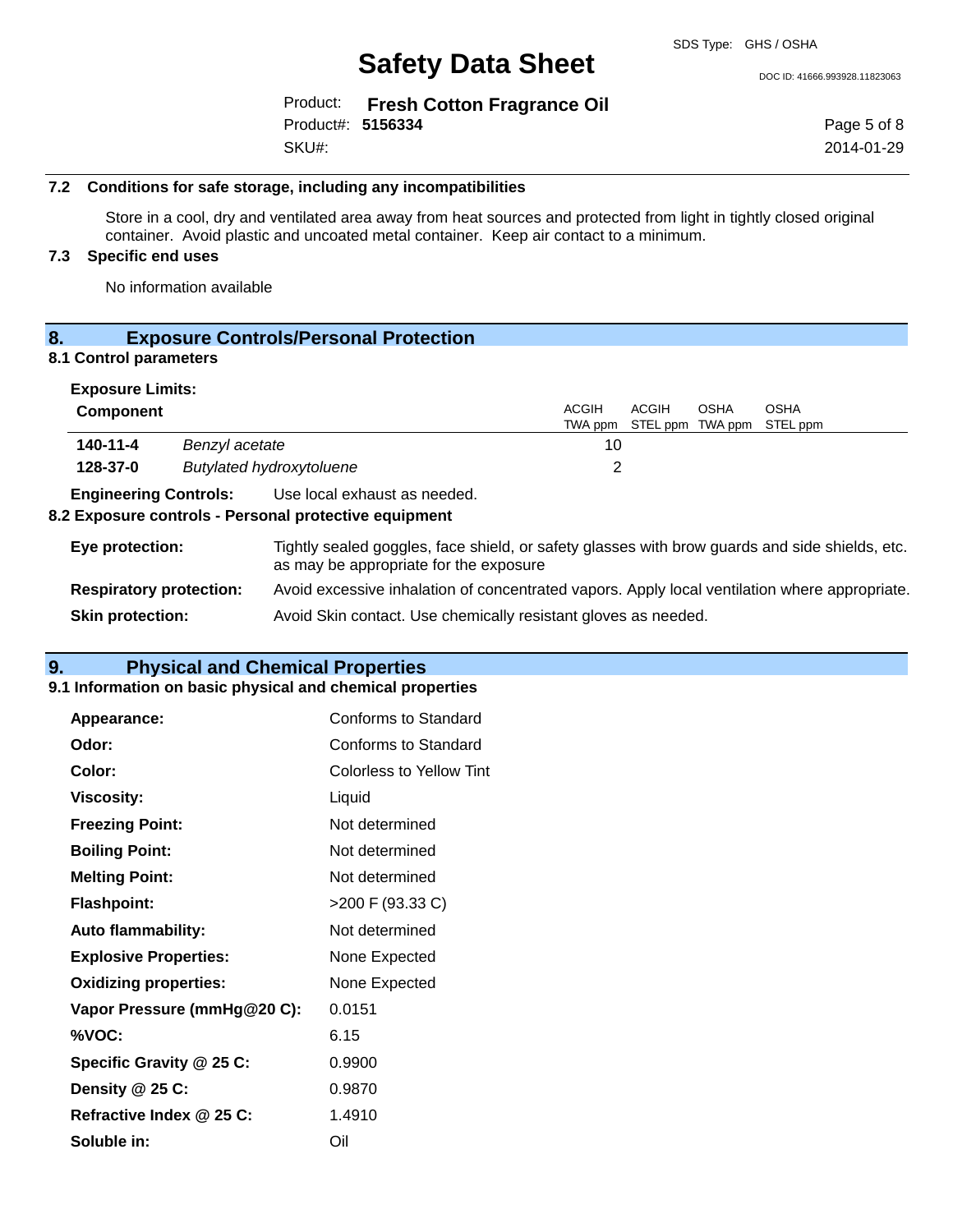Product: **Fresh Cotton Fragrance Oil** SKU#: Product#: **5156334**

DOC ID: 41666.993928.11823063

Page 6 of 8 2014-01-29

# **10. Stability and Reactivity**

| 10.1 Reactivity                         | None                                               |
|-----------------------------------------|----------------------------------------------------|
| <b>10.2 Chemical stability</b>          | Stable                                             |
| 10.3 Possibility of hazardous reactions | None known                                         |
| 10.4 Conditions to avoid                | None known                                         |
| 10.5 Incompatible materials             | Strong oxidizing agents, strong acids, and alkalis |
| 10.6 Hazardous decomposition products   | None known                                         |

# **11. Toxicological Information**

| 11.1 Toxicological Effects                         |                                                          |
|----------------------------------------------------|----------------------------------------------------------|
| <b>Acute toxicity - Oral</b>                       | (LD50: 2,791.20) May be harmful if swallowed             |
| <b>Acute toxicity - Dermal</b>                     | (LD50: 4,512.91) May be harmful in contact with skin     |
| <b>Acute toxicity - Inhalation</b>                 | (LC50: 84.53) May be harmful if inhaled                  |
| <b>Skin corrosion / irritation</b>                 | Causes mild skin irritation                              |
| Serious eye damage / irritation                    | Not classified - the classification criteria are not met |
| <b>Respiratory sensitization</b>                   | Not classified - the classification criteria are not met |
| <b>Skin sensitization</b>                          | May cause an allergic skin reaction                      |
| <b>Germ cell mutagenicity</b>                      | Not classified - the classification criteria are not met |
| Carcinogenicity                                    | Suspected of causing cancer                              |
| <b>Reproductive toxicity</b>                       | Suspected of damaging fertility or the unborn child      |
| Specific target organ toxicity - single exposure   | Not classified - the classification criteria are not met |
| Specific target organ toxicity - repeated exposure | Not classified - the classification criteria are not met |
| <b>Aspiration hazard</b>                           | Not classified - the classification criteria are not met |
|                                                    |                                                          |

# **12. Ecological Information**

**12.1 Toxicity**

| <b>Acute acquatic toxicity</b>     |                                                 |
|------------------------------------|-------------------------------------------------|
| <b>Chronic acquatic toxicity</b>   | Toxic to aquatic life with long lasting effects |
| <b>Toxicity Data on soil</b>       | no data available                               |
| <b>Toxicity on other organisms</b> | no data available                               |
|                                    |                                                 |
| 12.2 Persistence and degradability | no data available                               |
| 12.3 Bioaccumulative potential     | no data available                               |
| 12.4 Mobility in soil              | no data available                               |
| 12.5 Other adverse effects         | no data available                               |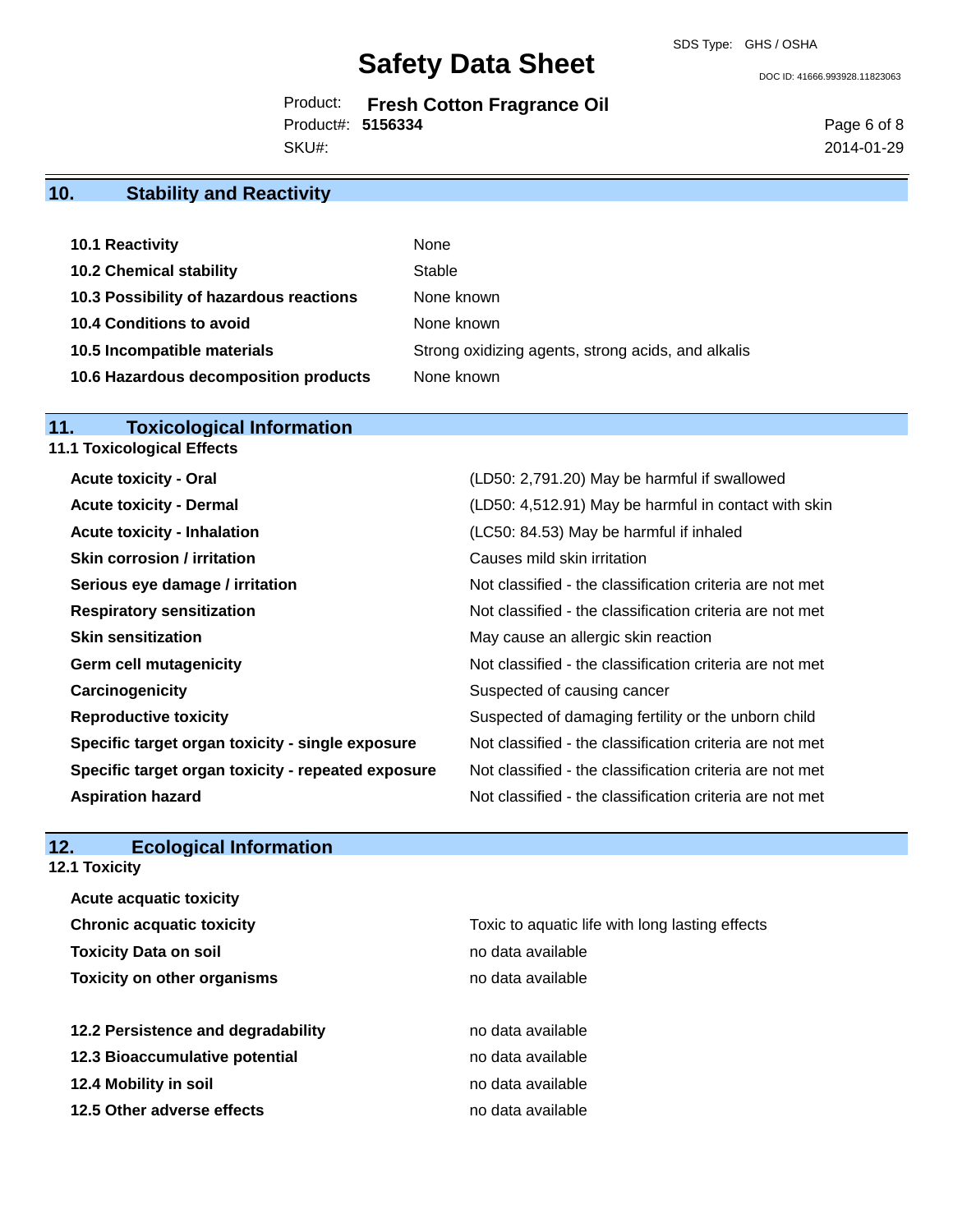DOC ID: 41666.993928.11823063

|                   | Product: Fresh Cotton Fragrance Oil |
|-------------------|-------------------------------------|
| Product#: 5156334 |                                     |
| SKU#:             |                                     |

Page 7 of 8 2014-01-29

# **13. Disposal Conditions**

## **13.1 Waste treatment methods**

Do not allow product to reach sewage systems. Dispose of in accordance with all local and national regulations. Send to a licensed waste management company.The product should not be allowed to enter drains, water courses or the soil. Do not contaminate ponds, waterways or ditches with chemical or used container.

# **14. Transport Information**

| <b>Regulator</b><br>U.S. DOT (Non-Bulk)<br>Chemicals NOI<br><b>ADR/RID (International Road/Rail)</b> |            | <b>Class</b> | <b>Pack Group</b><br>Not Regulated - Not Dangerous Goods | <b>Sub Risk</b> | UN-nr.        |
|------------------------------------------------------------------------------------------------------|------------|--------------|----------------------------------------------------------|-----------------|---------------|
| <b>Environmentally Hazardous</b><br>Liquid, n.o.s.<br><b>IATA (Air Cargo)</b>                        | Substance. | 9            | $\mathbf{III}$                                           |                 | <b>UN3082</b> |
| <b>Environmentally Hazardous</b><br>Liquid, n.o.s.<br><b>IMDG (Sea)</b>                              | Substance. | 9            | $\mathbf{III}$                                           |                 | <b>UN3082</b> |
| <b>Environmentally Hazardous</b><br>Liquid, n.o.s.                                                   | Substance. | 9            | Ш                                                        |                 | UN3082        |

| <b>Regulatory Information</b><br>15.                                     |                                                              |  |
|--------------------------------------------------------------------------|--------------------------------------------------------------|--|
| <b>U.S. Federal Regulations:</b>                                         |                                                              |  |
| <b>TSCA (Toxic Substance Control Act):</b>                               | All components of the substance/mixture are listed or exempt |  |
| 40 CFR(EPCRA, SARA, CERCLA and CAA)<br><b>U.S. State Regulations:</b>    | This product contains NO components of concern.              |  |
| <b>California Proposition 65 Warning</b><br><b>Canadian Regulations:</b> | No Warning required                                          |  |
| <b>DSL / NDSL</b>                                                        | 99.97% of the components are listed or exempt.               |  |

# **16. Other Information**

# **GHS H-Statements referred to under section 3**

| H227 : Combustible liquid                                 | H302: Harmful if swallowed                                  |
|-----------------------------------------------------------|-------------------------------------------------------------|
| H303 : May be harmful if swallowed                        | H313 : May be harmful in contact with skin                  |
| H315 : Causes skin irritation                             | H316 : Causes mild skin irritation                          |
| H317 : May cause an allergic skin reaction                | H319 : Causes serious eye irritation                        |
| H320 : Causes eye irritation                              | H351: Suspected of causing cancer                           |
| H361: Suspected of damaging fertility or the unborn child | H410 : Very toxic to aquatic life with long lasting effects |
| H411 : Toxic to aquatic life with long lasting effects    | H412 : Harmful to aquatic life with long lasting effects    |

#### **Total Fractional Values**